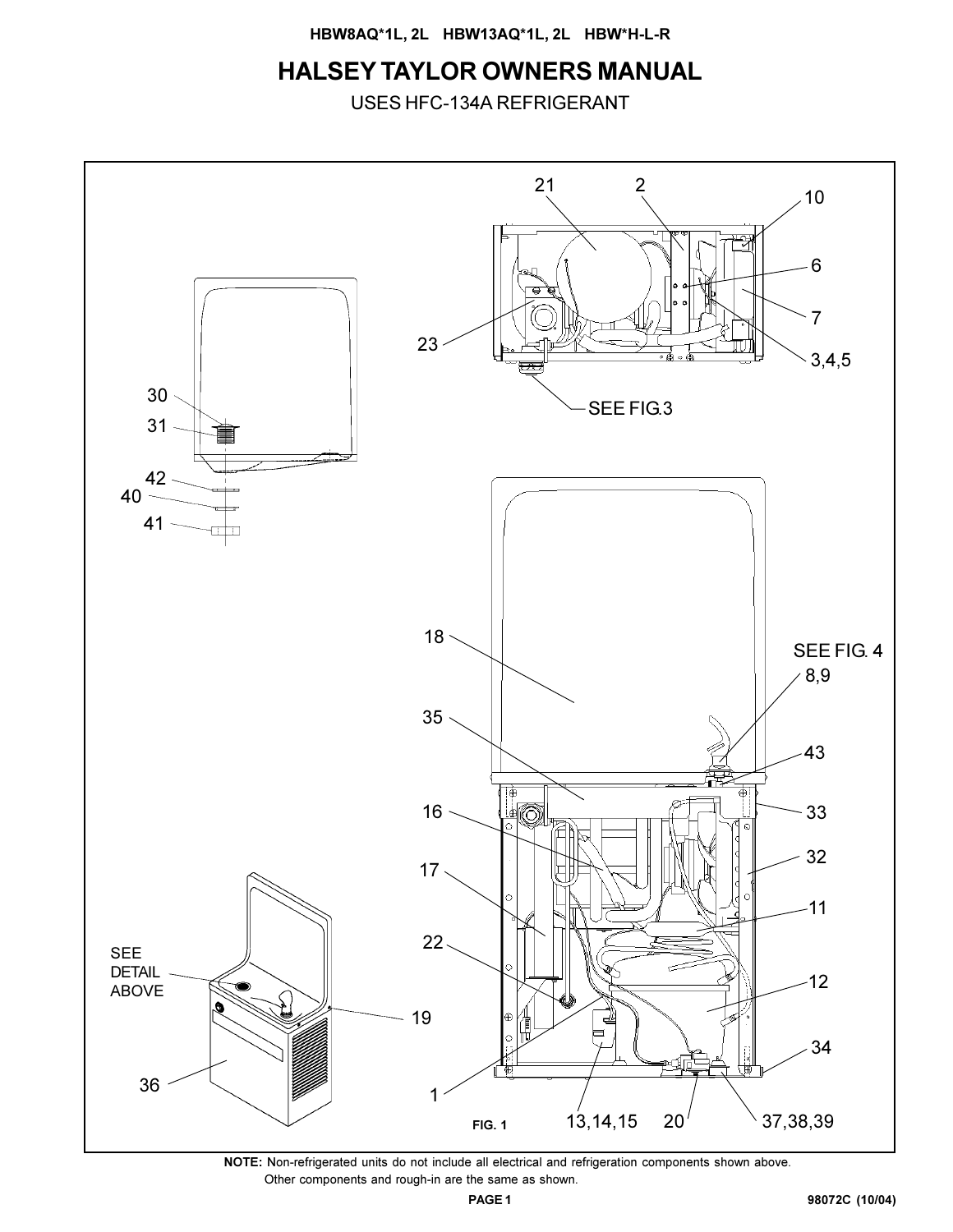**HBW8AQ\*1L, 2L HBW13AQ\*1L, 2L HBW\*H-L-R**

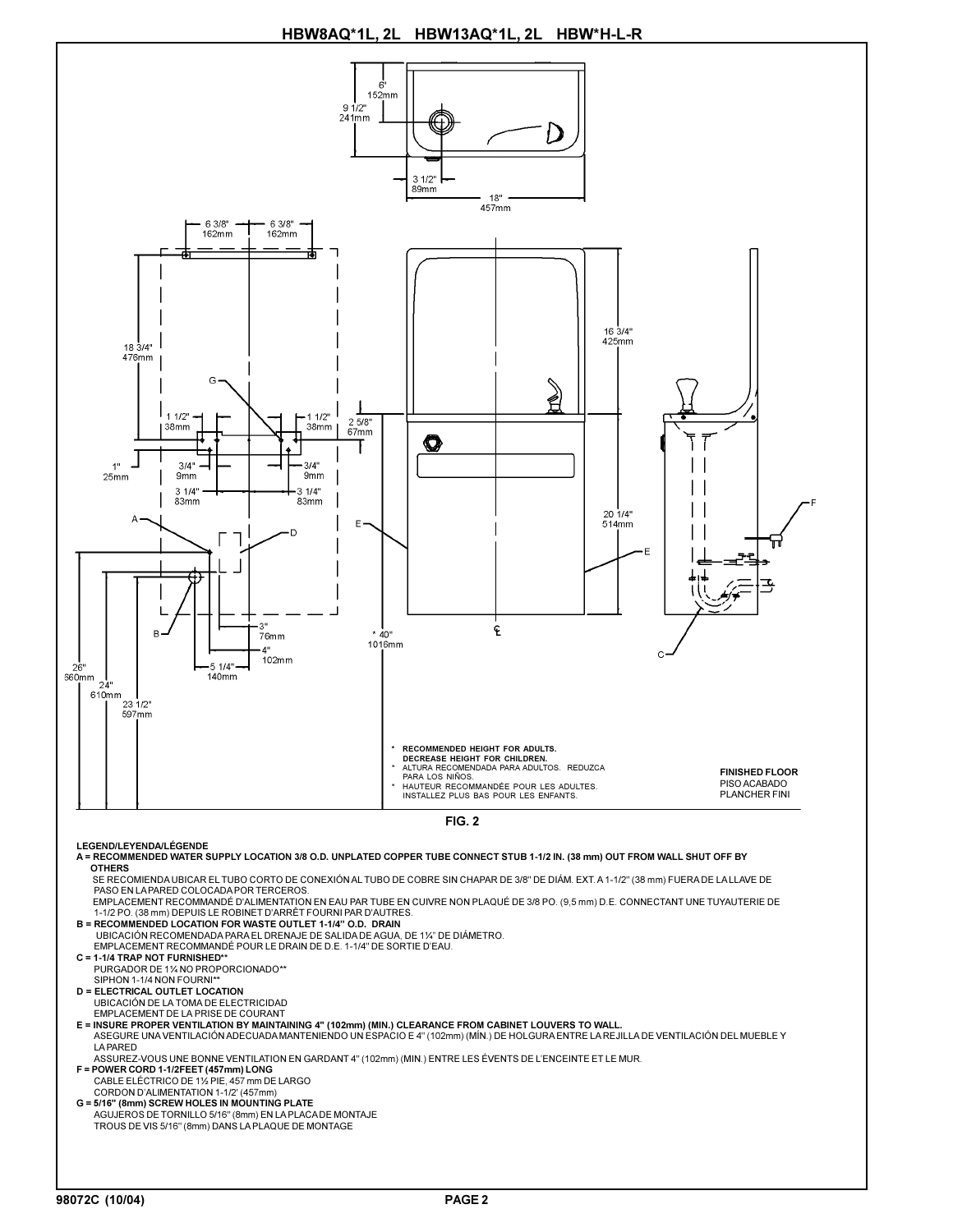### **HBW8AQ\*1L, 2L HBW13AQ\*1L, 2L HBW\*H-L-R**

#### **IMPORTANT**

#### **ALL SERVICE TO BE PERFORMED BY AN AUTHORIZED SERVICE PERSON**

#### **HANGER BRACKETS & TRAP INSTALLATION**

1) Remove hanger brackets fastened to back of cooler by removing screws.

2) Mount the hanger brackets and trap as shown in Figure 2.

**NOTE:** Hanger Brackets and trap MUST be supported securely. Add fixture support carrier if wall will not provide adequate support.

#### **IMPORTANT:**

- 5-1/2 in. (140mm) dimension from wall to centerline of trap must be maintained for proper fit.

- Anchor hanger securely to wall using all mounting holes.
- 3) Install straight valve for 3/8" O.D. unplated copper tube.

#### **INSTALLATION OF COOLER**

- 4) Hang the cooler on the hanger brackets. Be certain the hanger brackets are engaged properly in the frame and wrapper.
- 5) Remove the access panel on the underside of the cooler and set it aside.
- 6) Connect water inlet line--See Note 4 of General Instructions.
- 7) Remove the slip nut and gasket from the trap and install them on the cooler waste line making sure that the end of the waste line fits into the trap. Assemble the slip nut and gasket to the trap and tighten securely.

#### **START UP**

**Also See General Instructions**

8) Replace the front panel and secure by retightening all screws.